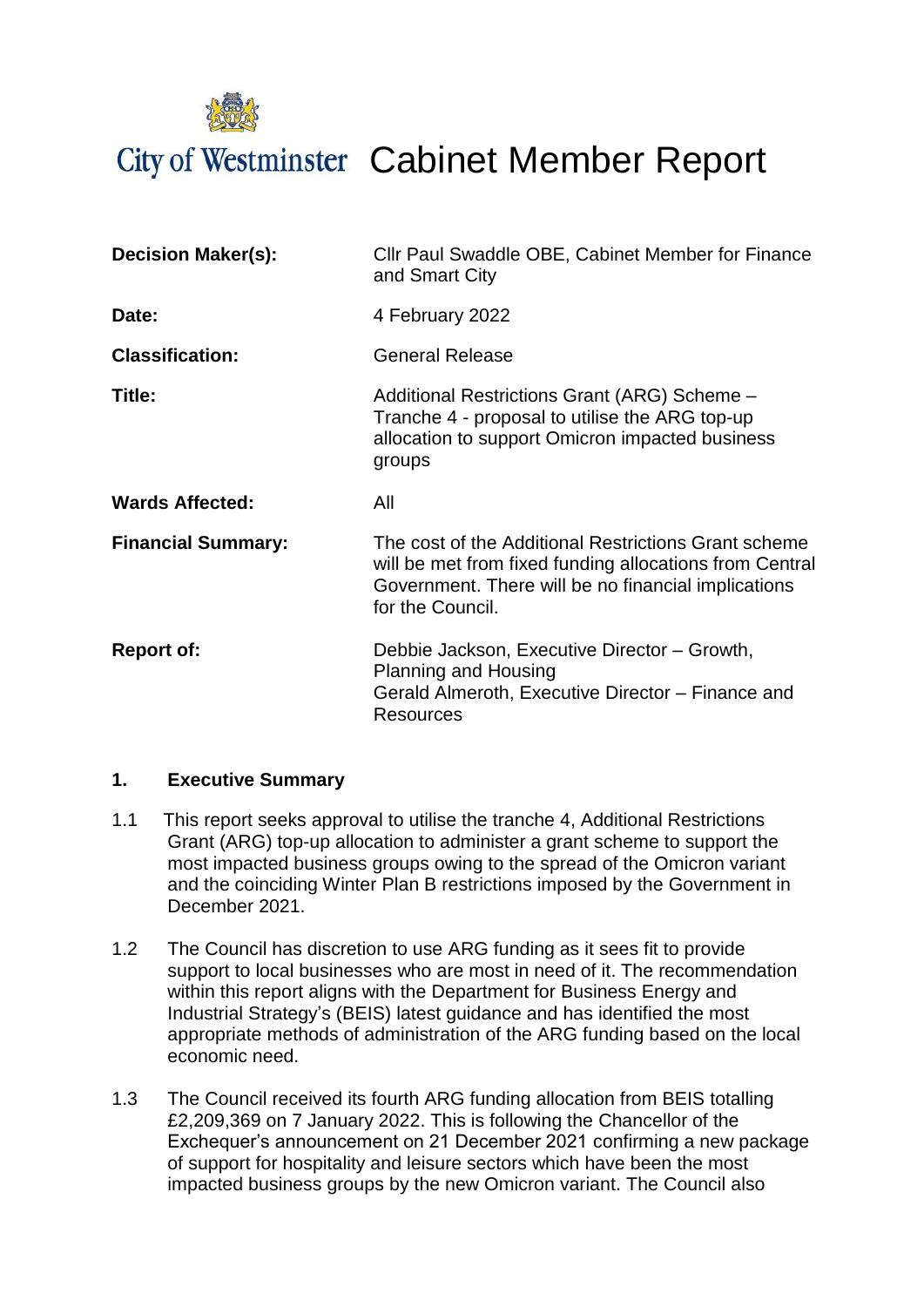received its funding allocation for the Omicron Hospitality and Leisure grant scheme totalling £14,124,333 for ratepayer businesses within these sectors.

1.4 This ARG allocation must be defrayed by 31 March 2022 as per the guidance issued by BEIS. If the Council's funding allocation is not defrayed by this date it will be subject to recovery by Central Government.

## **2. Recommendation**

- 2.1 That the proposal as outlined in Section 5 of this report is approved:
	- Utilise the ARG tranche 4 top-up allocation to award top-up grants to eligible business groups through ARG rounds 1 and 2.
- 2.2 That delegated authority be granted to the Executive Director for Finance and Resources and the Executive Director for Growth, Planning and Housing in the event of underspend to:
	- Accordingly re-allocate funding from ARG tranche 3, or tranche 4 to any approved ARG scheme to be able to meet the 31 March 2022 defrayal deadline date.

## **3. Reasons for Decision**

- 3.1 The proposals outlined in section 5 of this report seek to provide the most appropriate methods to administer the ARG funding and ensure that the right type of support is provided to the most impacted business groups of the Omicron variant, whilst meeting the deadline date set by BEIS of 31 March 2022 for the full funding allocation to be defrayed.
- 3.2 The delegated authority decision will negate the need for a subsequent Cabinet Member Report to be produced should the funding allocations attributed to the various proposals have to be revised and will mitigate risk of funds not being fully spent and defrayed by 31 March 2022.

## **4. Context and Current Position**

4.1 The circumstances surrounding the pandemic have significantly changed and the impacts of the new Omicron variant on the economy have become apparent. With the rising number of Omicron cases resulting in a significant number of staff absences across the board coupled with the Prime Minister's Winter Plan B restrictions that were implemented in December, this has resulted in a decline in trade and profit-making ability for the hospitality and leisure industries in particular, given their reliance on footfall. It is known that these sectors would have been heavily reliant on the Christmas and New Year's period to generate their profits and to make inroads from lost income during the pandemic, instead the Omicron variant has meant the pandemic is once again having a crippling impact on the sectors and for many, brought trade to a halt.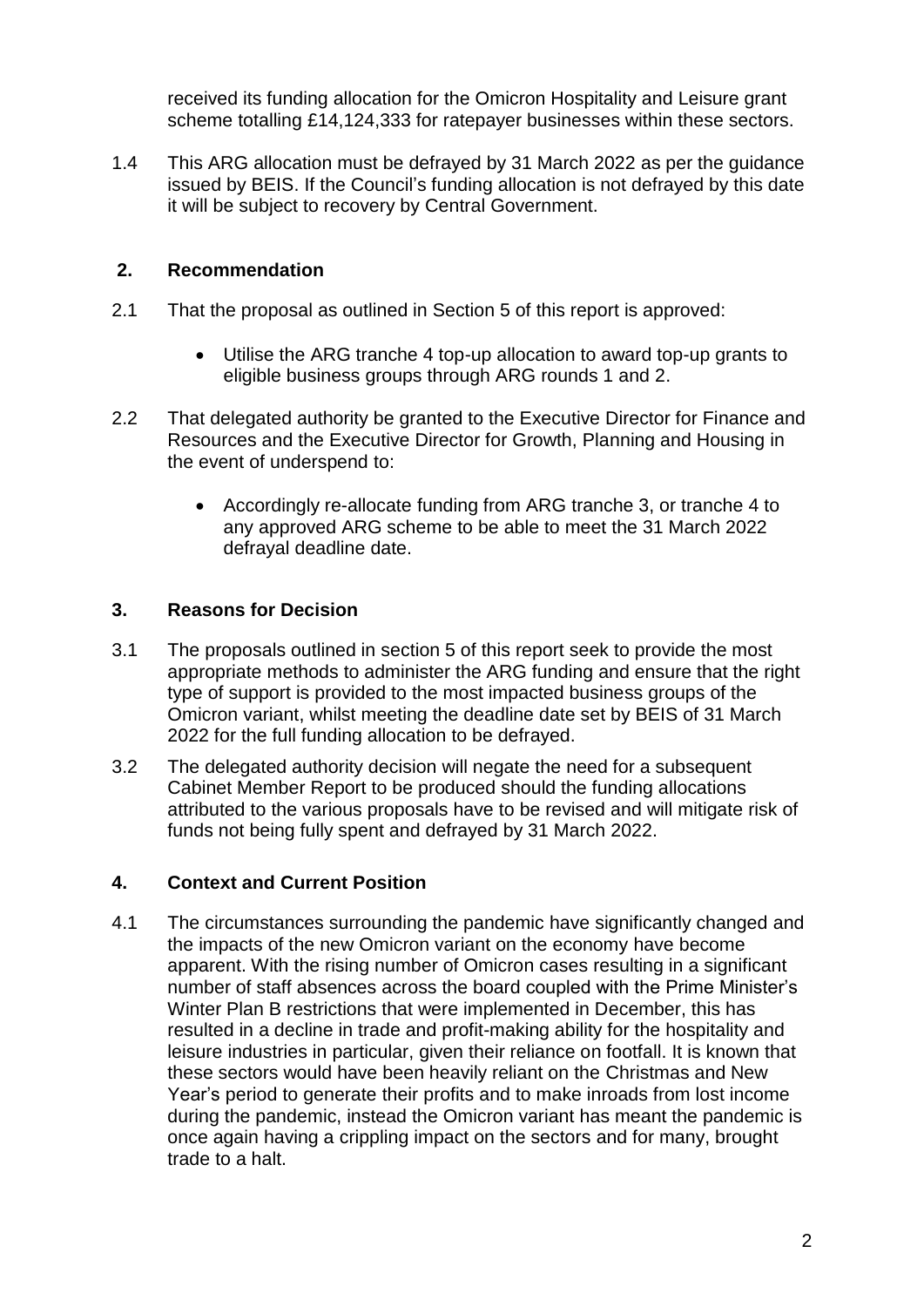4.2 Central Government has identified Hospitality and Leisure as two of the hardest-hit sectors as a result of the Omicron variant and have therefore announced a package of grant support called the Omicron Hospitality and Leisure grant which will support all ratepayer businesses within these sectors. The Council is currently in the process of developing the application process for this scheme.

## **5. Proposals for allocation of ARG tranche 4**

- 5.1 Guidance issued by BEIS to all Local Authorities states the following to note:
	- 24. *"Funds that have not been fully defrayed from the Local Authority's bank account by 31 March 2022 will be subject to recovery. For the avoidance of doubt, Local Authorities need to manage their application and payment process to achieve all spend by 31 March 2022, as payments after this date will not be allowed in any circumstances".*
	- *28. "Local Authorities are encouraged to support businesses from all sectors that may have been severely impacted by restrictions, or by the Omicron variant, including those outside of the business rates system. These may include, but are not limited to: hospitality, accommodation, leisure, personal care, the travel and tourism sector, including group travel, travel agents and tour operators, coach operators, wedding industries, nightclubs, theatres, events industries, wholesalers, English language schools, breweries, freelance and mobile businesses (including caterers, events, hair, beauty and wedding related businesses), gyms, and other businesses that may have not received other grant funding".*
- 5.2 As most of the ratepayer businesses within the above-named business groups will be supported through the Omicron Hospitality and Leisure Grant scheme, it is proposed that mostly non-ratepayer businesses that fall within these business groups, will be prioritised for the ARG top-up allocation (round 5).
- 5.3 The previous Cabinet Member Report sought Cabinet Member approval for delegated authority to be granted to officers to accordingly determine the reallocation of ARG funding from tranche 3 to alternative ARG schemes in the event of underspend.
- 5.4 Executive Directors have approved the withdrawal of the "Cleaner and Greener Recovery Scheme" from tranche 3 and have reallocated the £700,000 which was initially ringfenced for this scheme into the tranche 4 ARG top-up allocation which was received by us from BEIS on 7 January 2022. This brings the total funding envelope for tranche 4 from £2,209,369 to £2,909,369.

#### 5.5 **Proposal to utilise the ARG tranche 4 top-up allocation to award top-up grants to eligible business groups through ARG rounds 1 and 2.**

5.5.1 Ratepayer businesses in Westminster who have been deemed eligible for support through the Government's mandatory Covid-19 business support grant schemes have received approximately four times more support than the average non-ratepayer business.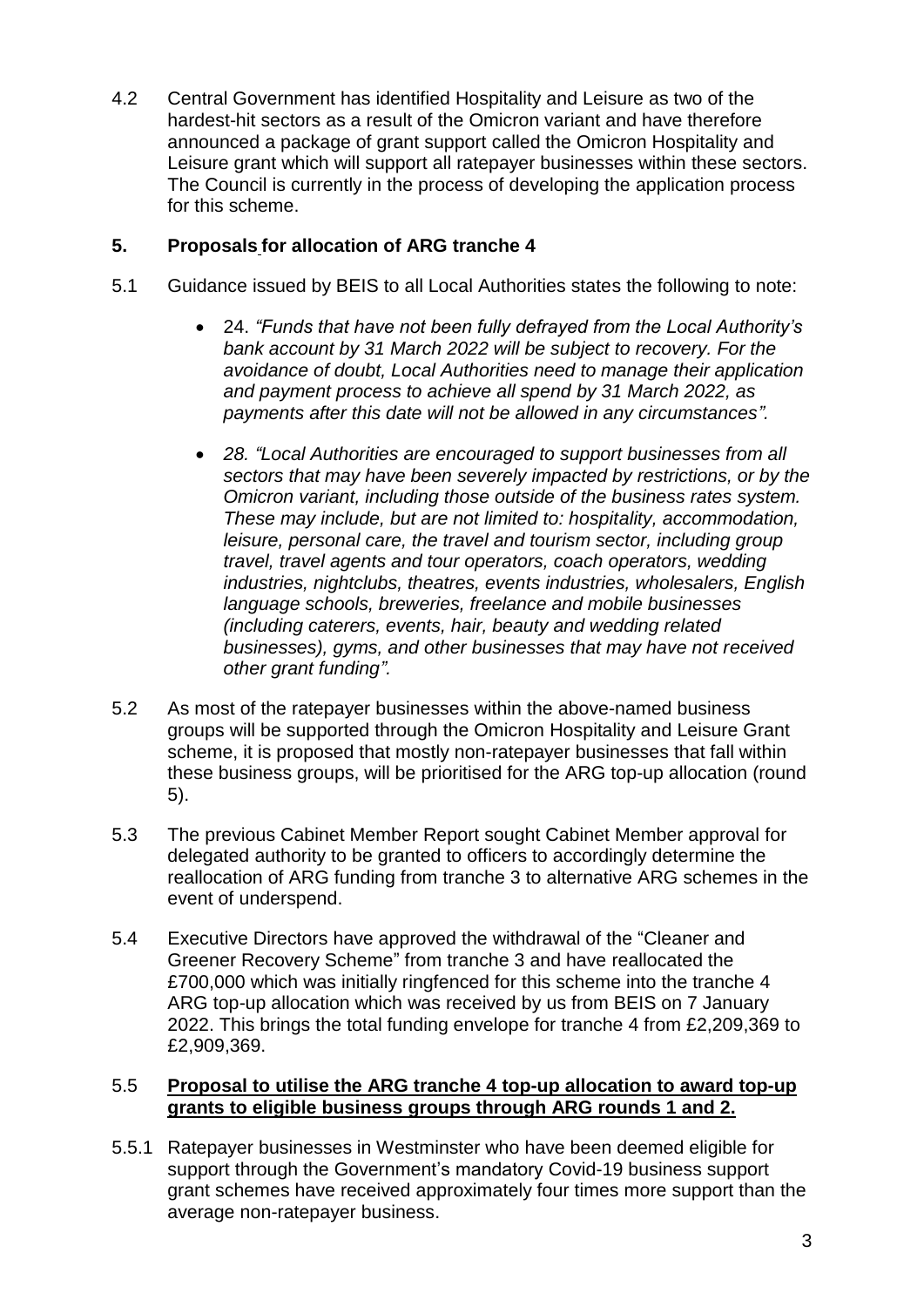- 5.5.2 It is therefore proposed that the ARG top-up allocation will be utilised to support non-ratepayers within the impacted sectors, namely, previous recipients from rounds 1 and 2 of the ARG scheme as these have been the hardest-hit business groups by the Omicron variant. This would also align with the business groups outlined within the BEIS ARG guidance. Recipients of ARG rounds 1 and 2 comprise the following eligible business groups:
	- Market traders
	- non-ratepayer retail, hospitality and leisure businesses
	- Ratepayer and non-ratepayers supplying first tier retail, hospitality and leisure businesses
	- Ratepayer and non-ratepayer businesses in the events sector
- 5.5.3 Whilst retail as a sector, has not been included within the eligibility criteria for the Omicron Hospitality and Leisure Grant, it is evident that the impacts of this variant have been significantly felt by the sector. The reliance on footfall, and both having to operate with lower staffing capacity due to absences owing to the Omicron variant, have no doubt impacted the sector's ability to generate profits. Additionally, BEIS have advised local authorities to exercise their discretion to support the most-impacted business groups based upon the local economic need.
- 5.5.4 It is proposed that the ARG tranche 4, round 5 top-up scheme will seek to replicate the value of grant support being administered to eligible ratepayer businesses through the mandatory Omicron Hospitality and Leisure grant scheme. The grant values for the mandatory scheme in accordance with the rateable value thresholds are set out below:

RV £15,000 or below: £2,667 RV £15,001 - £50,999: £4,000 RV £51,000 and above: £6,000

- 5.5.5 It is therefore proposed that grant awards of £4000 will be available to each eligible business through ARG tranche 4 round 5. This would mirror the midpoint grant value for ratepayers through the Omicron Hospitality and Leisure grant scheme. These grants will be applied as top-ups to eligible businesses as outlined in section 5.5.2.
- 5.5.6 Ratepayer businesses that fall within the events sector that are eligible for support through the mandatory scheme (Omicron Hospitality and Leisure grant) will be ineligible to apply for the ARG top-up scheme (round 5).
- 5.5.7 Eligible businesses will be contacted by the Council to complete an application form and to self-certify their eligibility for ARG round 5 scheme, as per the ARG guidance set by BEIS. The scheme will be operated on a firstcome, first-served basis, therefore businesses who do not correctly submit their applications to the Council in good time, may be at risk of not being able to access grant support in spite of meeting the eligibility criteria. As the funding pot is limited and with the defrayal deadline date fast approaching, the scheme will have to be administered in accordance with this adopted approach.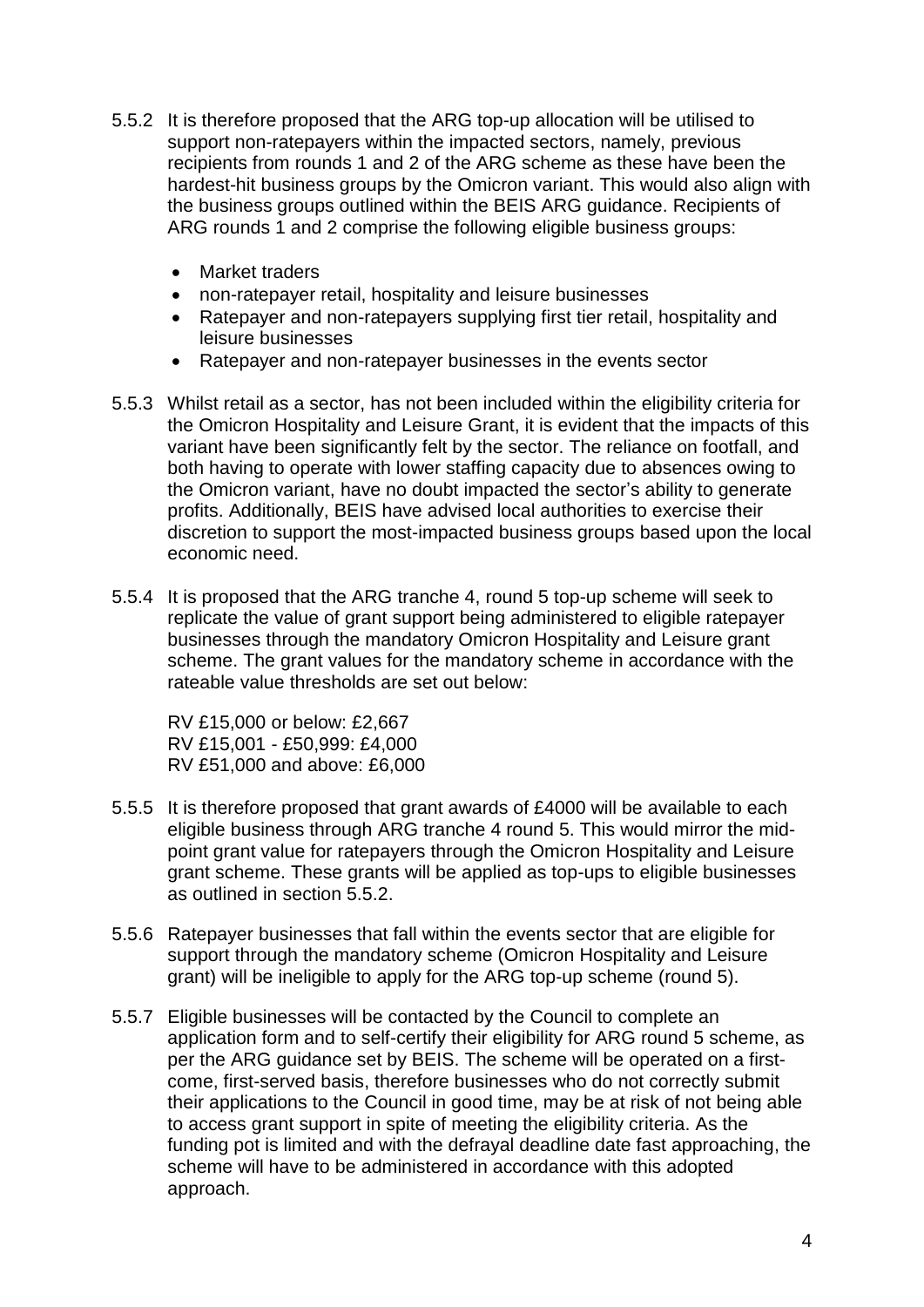- 5.5.8 It is also proposed that the funding allocation will be available as a contingency fund to continue to support ratepayer businesses who had outstanding, unresolved cases that hindered them from applying for the previous ratepayer schemes. As per the recommendation within the ARG guidance, it is crucial that ratepayer businesses who have yet to have their cases determined, are still able to access this support through the ARG fund.
- 5.5.9 In order to assess how much funding can be allocated to the ARG round 5 grant scheme, it is proposed that a cut-off date of 28 February 2022 is implemented for any applications to be submitted from ratepayers outlined in section 5.5.7. Following this, the Council will be able to determine how many businesses can be supported through the ARG round 5 scheme.
- 5.5.10 In the event that there are no requests received from ratepayer businesses as outlined under section 5.5.7, this would result in 727 top-up grants that would be made available through ARG round 5, based on a £4000 grant award.

## **6. Financial Implications**

- 6.1 The ARG grant scheme is funded by fixed allocations of Central Government funding. The Council's proposals for the discretionary scheme as outlined in this report will ensure that the funding envelope is not overspent. Therefore, there will be no direct impact on the Council's financial position.
- 6.2 Central Government have committed to provide New Burdens funding to assist with the cost of administering this scheme.

# **7. Legal Implications**

- 7.1 Localised restrictions are legally binding restrictions imposed on specific Local Authority areas or multiple Local Authority areas, where the Secretary of State for Health and Social Care requires the closure of businesses in a local area under regulations made using powers in Part 2A of the Public Health (Control of Disease) Act 1984 in response to the threat posed by coronavirus and commonly as part of a wider set of measures.
- 7.2 The grant scheme outlined in this report offers support to businesses that have been required to close or have been severely impacted because of the formal publication of such local restrictions. The exercise of discretion for Local Authorities making payments under these grants is outlined within the report.

## **8. Consultation**

8.1 This report relates to all Wards and there is therefore no requirement for separate Ward Member consultation.

## 9. **Outstanding Issues**

9.1 There are no outstanding issues.